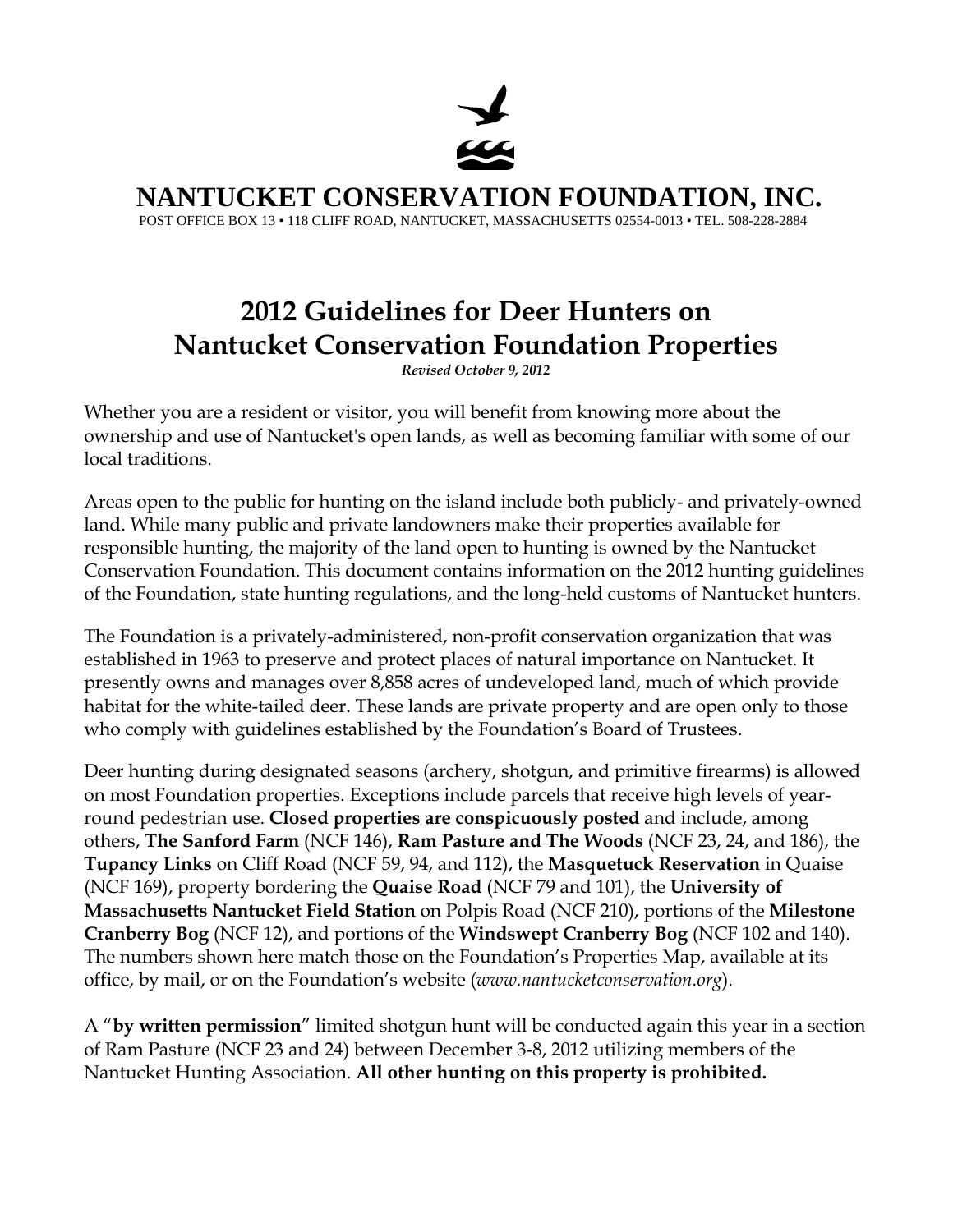As the stewards of 30% of Nantucket's land area, the Foundation's Board is mindful of the need to manage the size of the Island's deer herd, especially because of the connection between the number of deer and the high incidence of Lyme Disease and other tick-borne diseases. The Foundation's hunting policies have been established with the understanding that deer hunting is necessary for the continued well-being of the deer herd, the health and safety of the people who live on or visit the island, and the quality of the natural habitat that we all share.

## **The following regulations and guidelines have been adopted to ensure that hunting by responsible sportsmen and sportswomen is a safe experience for all:**

- 1. The 2012 Massachusetts deer hunting seasons are as follows: archery, October 15 November 24; shotgun, November 26 – December 8; primitive firearms, December 10 – 31. By law, hunting is only permitted between 1/2 hour before sunrise and 1/2 hour after sunset. **Hunting is prohibited on Sundays.**
- 2. While hunting, maintain a legal distance away from occupied buildings or those that may be in use (by law at least 500 feet) and paved roads and bicycle paths (by law at least 150 feet). Massachusetts prohibits loaded shotguns from being carried in a vehicle.
- 3. Respect the rights and wishes of all property owners including areas that are posted to prohibit trespassing and/or hunting.
- 4. Keep vehicles on well-established roads. Don't drive or park on Nantucket's grasslands or moors; they are extremely fragile and easily damaged.
- 5. Don't drink alcohol while engaged in any hunting-related activities.
- 6. Don't litter. Carry your trash out. Dispose of entrails and carcasses responsibly.
- 7. **PLEASE HUNT SAFELY!** Be alert and courteous to pedestrians, bicyclists, dog walkers and their pets, and other non-hunters who are also out to enjoy Nantucket's open lands.

## **Helpful Tips and Information:**

- The Commonwealth's deer check station is located at the Town's Waste Water Management Facility at the end of South Shore Road (phone 508-325-5333).
- For information regarding hunting on properties owned by the Nantucket Land Bank Commission (a public agency) visit their office at 22 Broad Street or call (508) 228-7240.
- For advice and information regarding deer hunting on the island, contact the Nantucket Hunting Association at 2 Greglen Avenue, PMB 346, Nantucket, MA 02554.
- Important telephone numbers:

| 911              |
|------------------|
| $(508)$ 257-6932 |
| $(508)$ 228-0706 |
| $(508)$ 325-4224 |
| $(508)$ 228-2884 |
| $(508)$ 228-7240 |
|                  |